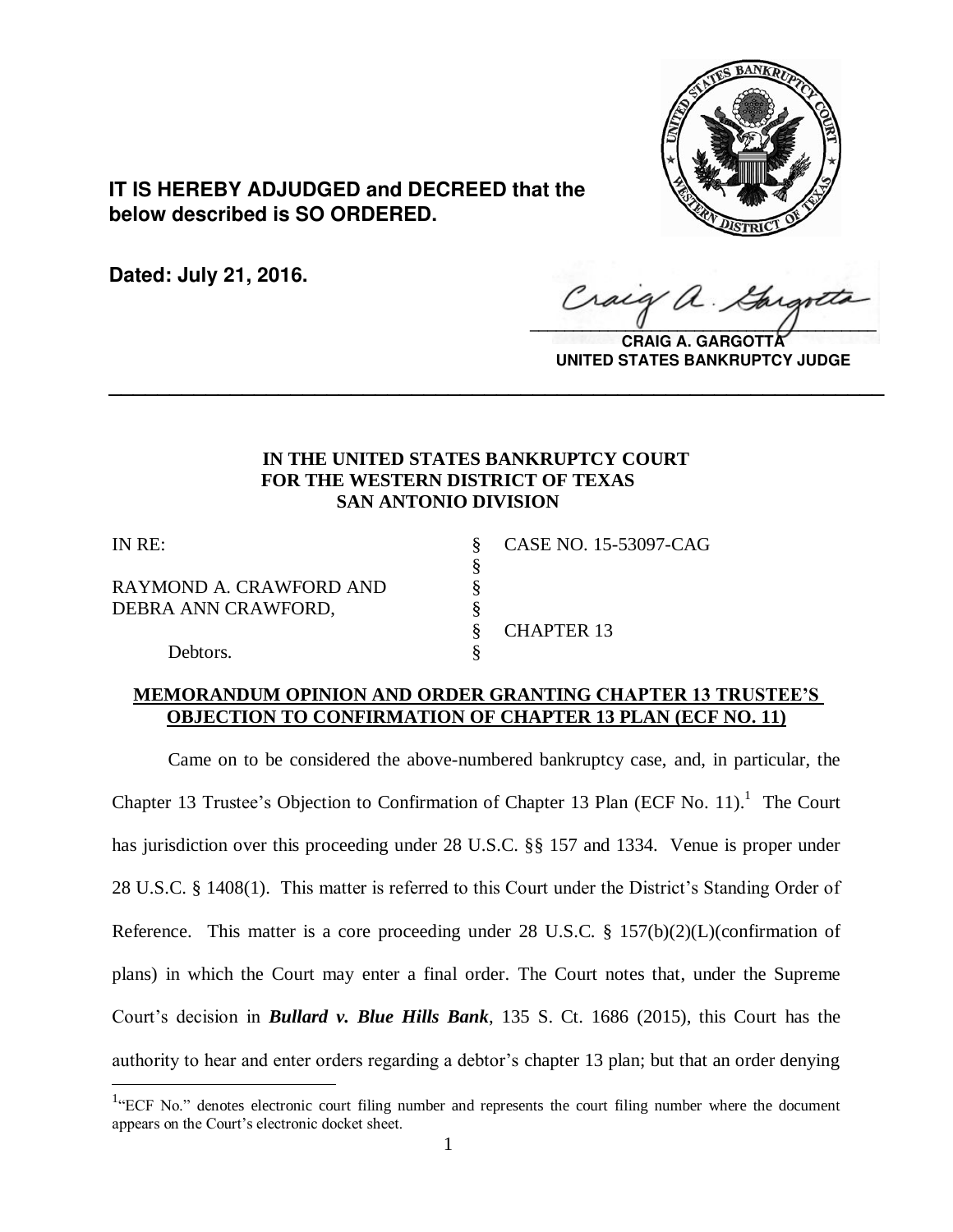confirmation of a chapter 13 plan is not a final order unless the bankruptcy case is also dismissed. The Court finds that this is a contested matter as defined under Fed. R. Bankr. P. 9014. As such, the Court makes the following findings of fact and conclusions of law pursuant to Fed. R. Bankr. P. 7052. The Court took this matter under advisement and finds that the Chapter 13 Trustee's (the "Trustee") Objection should be GRANTED.

### **BACKGROUND**

Debtors Raymond and Debra Crawford filed chapter 13 bankruptcy on December 29, 2015 (ECF No. 1). On the same day, Debtors filed their Schedules, Statement of Financial Affairs ("SOFA"), and chapter 13 plan (ECF Nos. 1 and 2). Pursuant to the Chapter 13 Form Plan used in the San Antonio Division, Debtors propose to pay 100% of all of their allowed administrative, secured, priority, and nonpriority unsecured claims (ECF No. 2, p. 6). The proposed Plan payment is \$1,900.00 per month and the Plan length is 60 months. (*Id*. at pp.6–7). 2

The Trustee filed her Objection on February 8, 2016, arguing that, given the Debtors' excess disposable income, Debtors should agree that the chapter 13 plan cannot be modified or changed unless it continues to provide for full payment of unsecured claims (ECF No. 11). Further, the Trustee argues that Debtors must pay all claims in full to receive a discharge under  $$1328(a).$ <sup>3</sup>

No evidence was taken at the confirmation hearing, although the Trustee provided the Court with additional information that Debtors do not dispute. Debtors previously filed a chapter 13 case on January 19, 2007, and received a chapter 13 discharge on September 6, 2013 (Bankruptcy No. 07-50131-cag). The plan in that case made a 12% distribution to unsecured

 $2$ Debtors have an applicable commitment period ("ACP") of 60 months. According to Debtors' Schedules "I" and "J", Debtors have net income of \$9,181.00 and net expenses of \$6,201.00. After deducting the proposed plan payment of \$1,900.00, Debtors would have additional disposable income of \$1,097.00 per month, or \$65,820.00 over the duration of the Plan. If Debtors committed all of their disposable income to creditors, the plan length could be reduced to 48 months.

<sup>3</sup> Unless otherwise noted, all references are to 11 U.S.C. § *et seq*.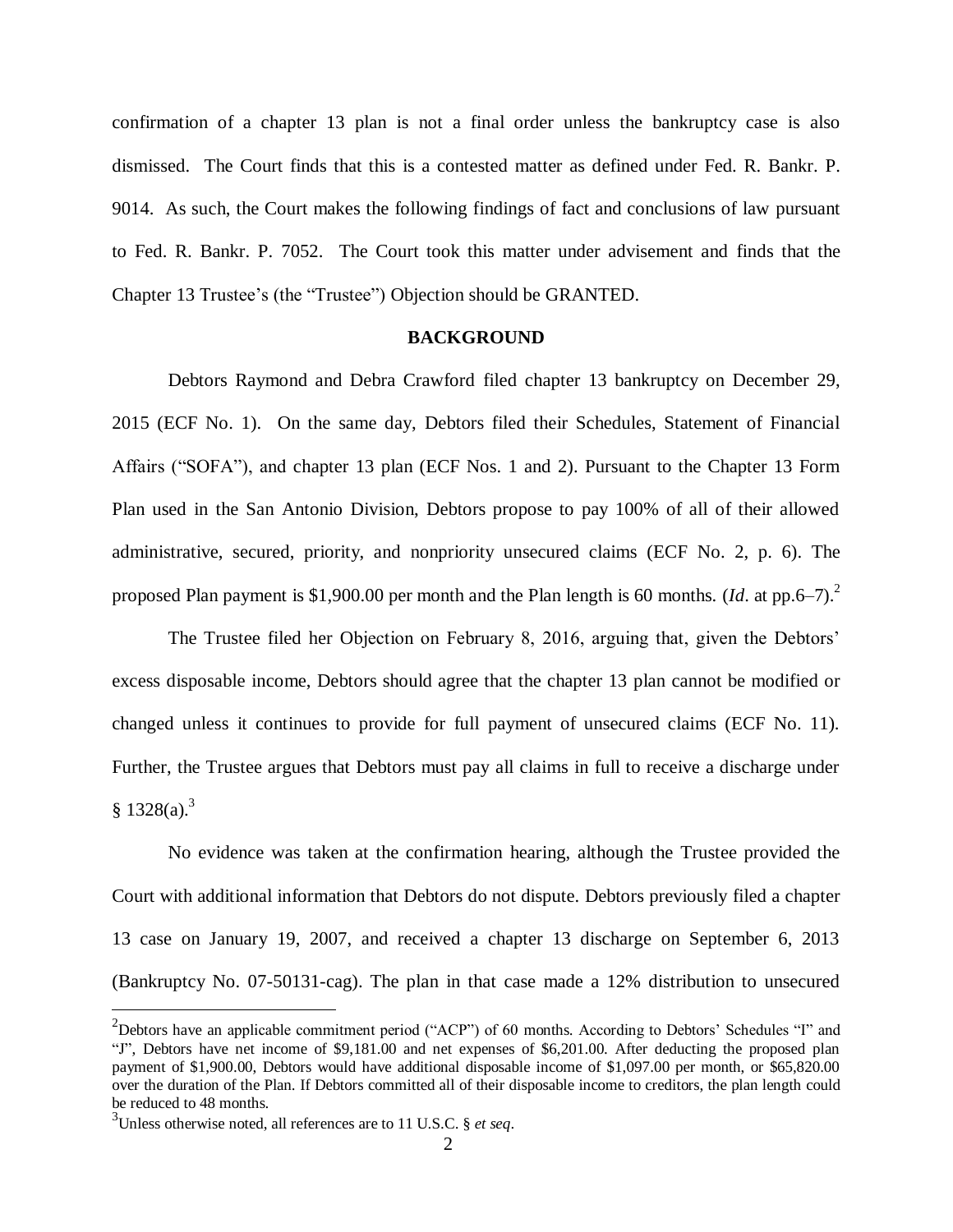creditors. The IRS's second amended proof of claim filed in that case indicated a total tax liability of \$78,912.33. Of that amount, the IRS had a secured claim in the amount of  $$20,140.33<sup>4</sup>$ , an unsecured priority claim in the amount of \$11,638.03, and an unsecured general claim in the amount of \$47,133.97. The IRS's claim was for individual income liability (Form 1040) for tax years 1984, 1992, 1997–2006, plus the accrual of statutory penalty and interest under I.R.C. §§ 6601 and 6651. The chapter 13 trustee in that case filed three motions to dismiss alleging non-payment of plan payments or non-compliance with other Bankruptcy Code provisions.<sup>5</sup>

In Debtors' present case, the IRS filed its original proof of claim in the total amount of \$84,228.36. Of that amount, the IRS has a secured claim in the amount of \$26,177.00, an unsecured priority claim in the amount of \$7,094.67, and an unsecured general claim in the amount of \$50,956.69. The claim consists of unpaid individual income taxes (Form 1040) for 2007-2014, plus statutory penalties and interest. In sum, Debtors have accrued unpaid tax liabilities for 1984, 1992, and 1997–2014 (plus penalty and interest) in the amount of \$163,140.69.

#### **PARTIES' CONTENTIONS**

The Trustee argues that, because Debtors have excess disposable income and have accrued tax liabilities for every tax year for 1997–2014, Debtors should be required to pay off their plan earlier than the 60 months proposed. The Trustee argues that the creditors risk losing payments of additional disposable income if Debtors are unable to complete their plan. The Trustee calculates that, based upon the total amount of Debtors' projected disposable income, Debtors could complete their Plan within 48 months. Further, the Trustee maintains that the

<sup>&</sup>lt;sup>4</sup>The IRS filed notices of federal tax liens under I.R.C. § 6323(f) and Treas. Reg. 301.6323(f)-1.

<sup>&</sup>lt;sup>5</sup>Pursuant to the Agreed Order Denying the Trustee's Motion to Dismiss, the Plan term was extended to 63 months.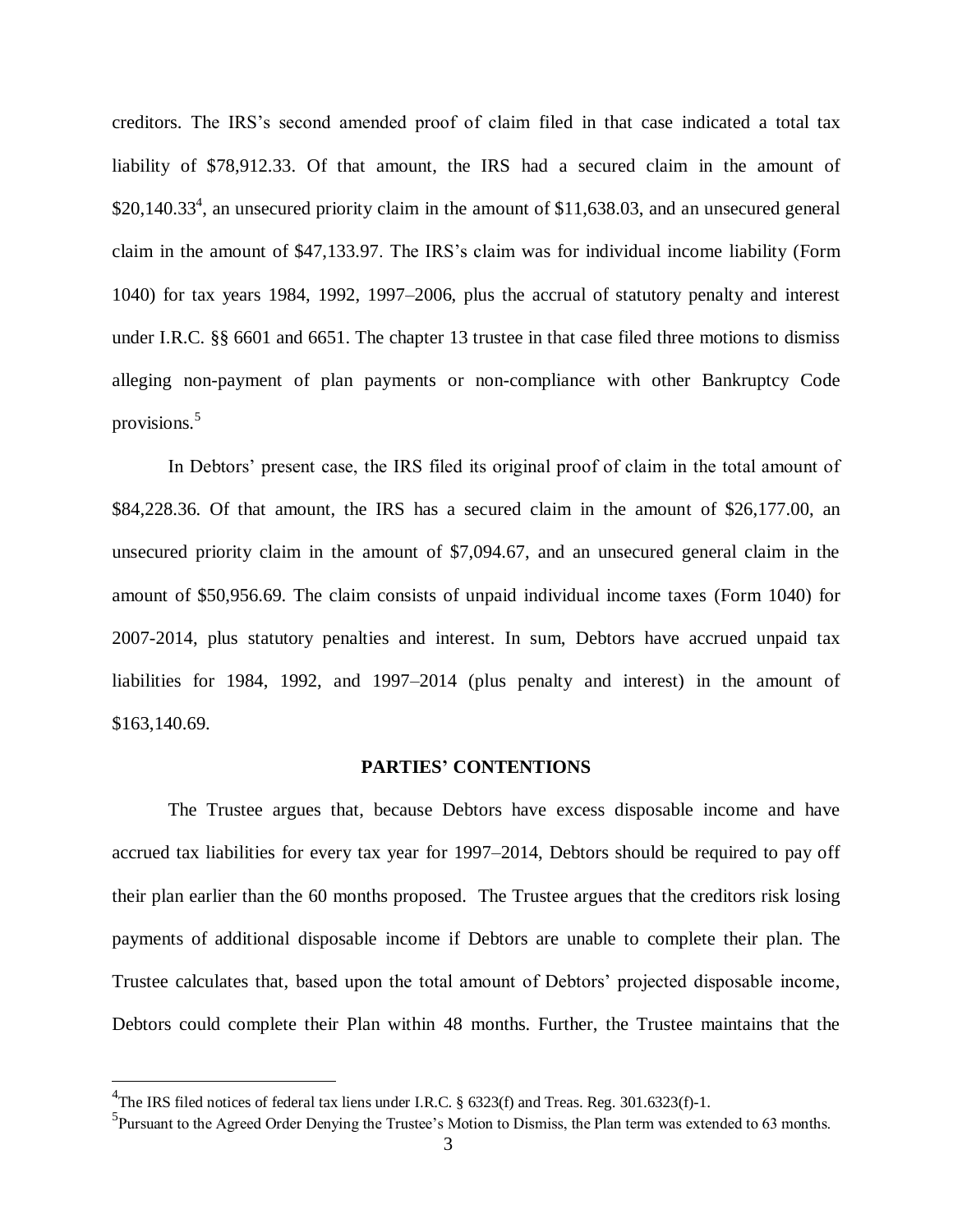Court can impose the additional condition that, should Debtors be allowed to pay their claims over 60 months without dedicating all their disposable income to the chapter 13 plan, then Debtors shall receive their discharge only if Debtors pay 100% of all allowed unsecured claims. Also, the Trustee asks that Debtors be barred from modifying their chapter 13 plan unless this proposed modification continues to pay unsecured claims in full.

Debtors argue that the proposed Court imposed conditions are not permitted under the Code and run afoul of  $\S$  1325(b)(1), which provides, in summary form, that the Court shall confirm a plan if the debtor provides for all of the debtor's projected disposable income over the applicable commitment period (60 months) or pays all unsecured claims in full. Debtors argue that once § 1325(b)(1) is met, the Court must confirm Debtors' chapter 13 plan as proposed without further conditions. Debtors also argue that, under *Law v. Siegel*, 134 S. Ct. 1188 (2014), the Court cannot impose any additional requirements on confirmation based upon equitable grounds under § 105(a).

#### **FINDINGS OF FACT**

No evidence was taken at the hearing and both parties stipulated as to the operative facts. Specifically, Debtors' chapter 13 plan as proposed provides for payment in full of all claims over an ACP of sixty months. Debtors admit that they are not paying all projected disposable income into the chapter 13 plan. The chapter 13 plan is feasible as proposed and otherwise not contrary to any provision of the Code. This is Debtors' second chapter 13 case. Debtors successfully completed their first case and received a discharge under § 1328(a). Debtors have accrued unpaid individual income tax liability from 1997–2014.

## **CONCLUSIONS OF LAW**

This Court recently observed that: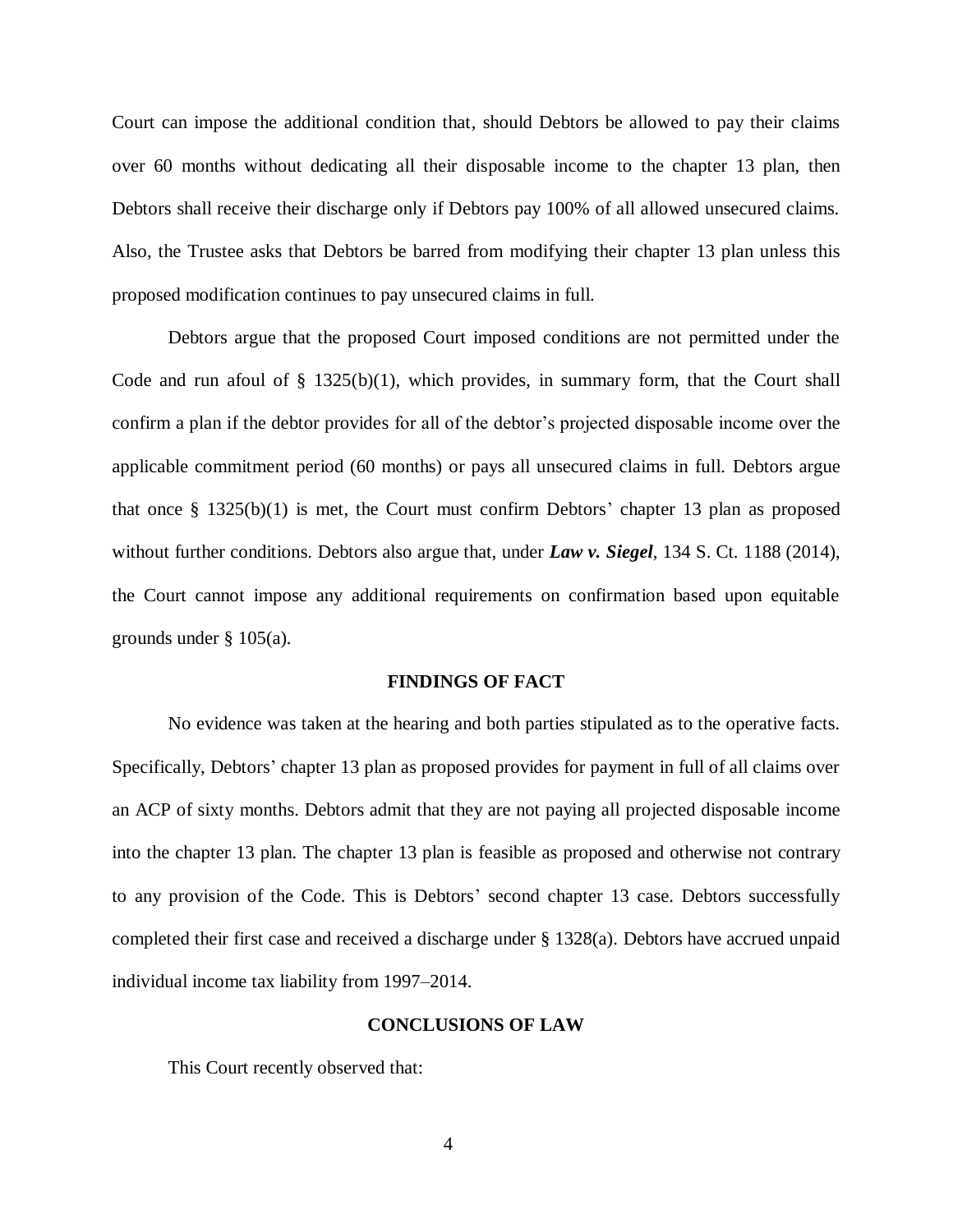The ordinary-meaning rule is the most fundamental semantic rule of interpretation. It governs constitutions, statutes, rules, and private instruments . . . . If possible, every word and provision is to be given effect (*verba cum effectu sunt accipienda*). None should be ignored . . . it is no more the court's function to revise by subtraction than by addition.<sup>6</sup>

Under this rule of statutory interpretation, Debtors posit that the Court must adhere to the text of § 1325(b)(1) that, once Debtors propose to pay all of their disposable income over the applicable commitment period, *or* propose to pay unsecured claims in full, the Court has no discretion but to confirm the chapter 13 plan.<sup>7</sup> Further, Debtors argue that the Trustee cannot cite to any Bankruptcy Code provision that would allow the Court to contradict  $\S$  1325(b)(1) by including conditions to receive a discharge.<sup>8</sup>

There is no controlling precedent in this Circuit other than an unreported District Court decision affirming this Court in rejecting a similar argument made by chapter 13 debtors in another case. *See In re Molina*, No. SA-14-CA-926, 2015 WL 8494012 (W.D. Tex. December 10, 2015) (finding that, under § 105(a) the court is authorized to issue any order to carry out the provisions of the Code, including additional conditions on confirming a plan). In *Molina*, the District Court found that meeting the requirements of chapter 13 plan confirmation does not preclude the bankruptcy court from requiring conditions such as full payment of unsecured creditors where the debtors have additional income not being utilized to fund their plan. *Id*. at \*2. The District Court in *Molina* noted that the debtors had no reason to complain about the Court

 6 *In re WBH Energy, L.P.* (jointly consolidated under Bankruptcy No. 15-10003-HCM), 2016 WL 3049666 (Bankr. W.D. Tex. May 20, 2016) (J.Mott)(citing Antonin Scalia & Bryan Garner, *Reading Law: The Interpretation of Legal Texts*, pp. 69, 174 (Thomson/West, 2012)).

 $\frac{7}{1}$  Section 1325(b)(1) states that:

If the trustee or the holder of an allowed unsecured claim objects to the confirmation of the plan, then the court may not approve the plan unless, as of the effective date of the plan—

<sup>(</sup>A) the value of the property to be distributed under the plan on account of such claim is not less than the amount of such claim; or

<sup>(</sup>B) the plan provides that all of the debtor's projected disposable income to be received in the applicable commitment period beginning on the date that the first payment is due under the plan will be applied to make payments to unsecured creditors under the plan.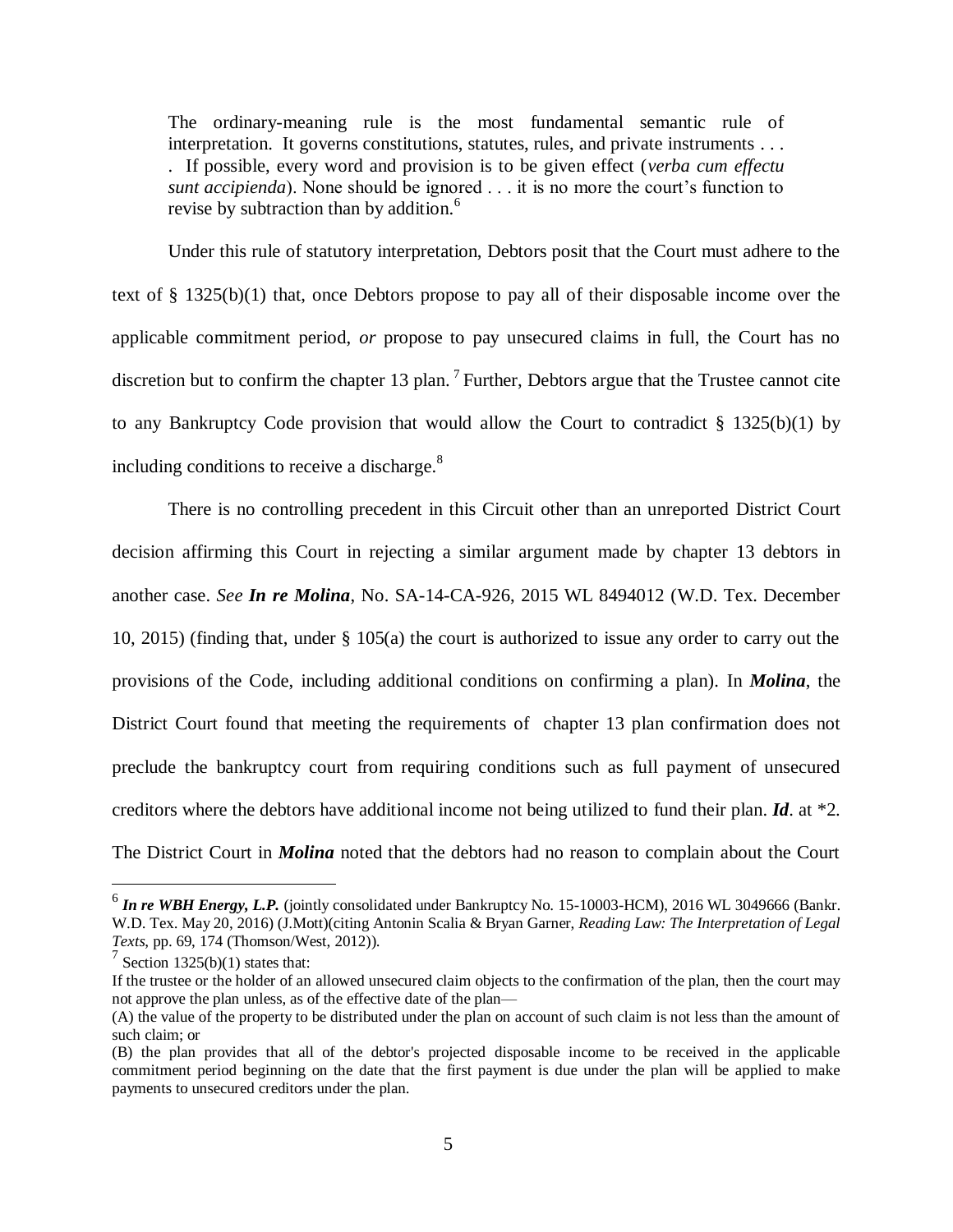imposed conditions because the debtors received exactly what they asked for—confirmation of their chapter 13 plan—albeit with conditions. *Id*. Further, the District Court stated that it was not an abuse of discretion to require the debtors to pay all unsecured claims in full as a condition of discharge where the debtors were not dedicating all of their excess income for payment under the plan. *Id*. 9

Courts outside this District and at least one treatise<sup>10</sup> find that, once § 1325(b)(1) is satisfied by paying all disposable income through the plan or paying 100% of all unsecured claims, a court may not impose additional conditions when confirming a plan. In *In re Bailey*, the trustee argued that § 1325(b)(1) can be read to require a debtor to pay all claims in full *and* dedicate all disposable income to payment of claims through the plan because  $\S$  1325(b)(1) may be read in the conjunctive. No. 13-60782, 2013 WL 6145819, at \*1, \*5 (Bankr. E.D. Ky. 2013)(emphasis added). Further, the trustee suggested that  $\S 1325(b)(1)(A)$  does not apply when a trustee objects to a plan. *Id*. at \*2. Like the *Bailey* court, this Court does agree that the plain language of the statute only requires full payment of all claims or all disposable income being paid over the ACP. Further, the argument that  $\S$  1325(b)(1)(A) does not apply to a standing trustee is incorrect. Also, the trustee argued that notwithstanding the plain language of § 1325(b)(1), as a matter of public policy, a debtor could be compelled to pay all of the debtor's disposable income into a plan because creditor claims are protected by being paid earlier. *Id*. at \*6.

The issue in *Bailey* was whether the debtors could be compelled to increase their plan payment when two 401(k) loans were paid off during the pendency of the chapter 13 case. The

<sup>&</sup>lt;sup>9</sup>Cf. **In re Walker**, 165 B.R. 994, 1000 (E.D. Va. 1994)(finding that under § 105(a) a court may impose conditions as a basis for confirming a chapter 11 plan).

<sup>&</sup>lt;sup>10</sup>See 8 *Collier on Bankruptcy* 1325.11[3] (16<sup>th</sup> Ed. 2015)( "... the trustee cannot demand that the debtors devote all of their projected income each month in order to pay them more quickly.")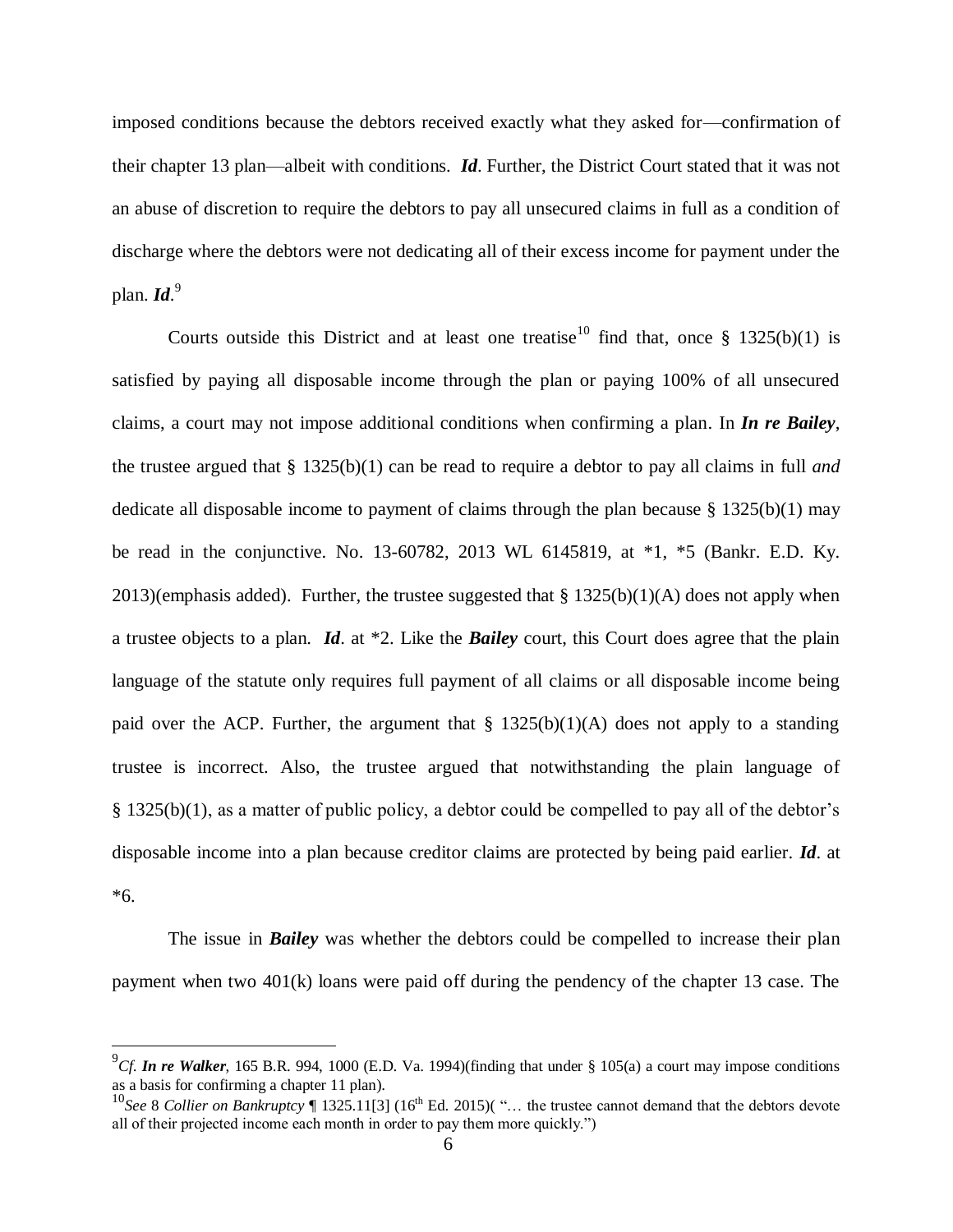debtors proposed a "stair step" increase when the first loan was paid off, but not for the second loan. In *Bailey*, the court observed that since 1984 Congress has amended § 1325(b) five times. Further, over this time, the *Bailey* court noted that Congress has not substantially amended § 1325(b)(1). *Id*. The *Bailey* court found that the plain language of § 1325(b)(1) required either payment of all projected income over the term of the plan or payment of unsecured claims in full, not both. *Id*. The court noted that had Congress wanted to change this requirement, it could have done so when it amended  $\S$  1325(b). *Id*.<sup>11</sup> Finally, the *Bailey* court rejected the trustee's argument that the debtors should be required to pay off unsecured creditors sooner as a matter of public policy. *Id*. at \*6. The court found that public policy cannot override the plain meaning of the statute. *Id*.

The court in *In re Richall*, noted that post-BAPCPA, Congress differentiated between below and above median debtors. 470 B.R. at  $249$ <sup>12</sup> In doing so, Congress required an above median debtor to propose a plan length of sixty months, unless unsecured creditors could be paid in full prior to conclusion of the sixty month period. *Id*. Conversely, the court stated that Congress did not change the requirement that a below median debtor could propose a plan longer than three years for cause shown. *Id*. <sup>13</sup> The *Richall* court held that in cases where a below median debtor has the ability to pay all unsecured claims in full either before or at the end of the three year period under the plan, "cause" under § 1329 cannot be shown to extend the plan beyond the three year period because no cause could exist. *Id*.

The **Richall** court held that the same analysis does not apply to above median debtors:

<sup>&</sup>lt;sup>11</sup>The *Bailey* court also noted that the Supreme Court in *Hamilton v. Lanning*, 560 U.S. 505 (2010), in dictum held that a chapter 13 debtor is only required to pay unsecured creditors in full or all projected disposable income over the duration of the plan.

<sup>&</sup>lt;sup>12</sup>The debtors in *Richall* proposed a 60 month plan, but had additional disposable income that could have paid all claims in full in 30 months.

<sup>&</sup>lt;sup>13</sup>Section 1322(d)(2) states that "...the plan may not provide for payments over a period that is longer than 3 years, unless the court, for cause, approves a longer period, but the court may not approve a period that is longer than 5 years."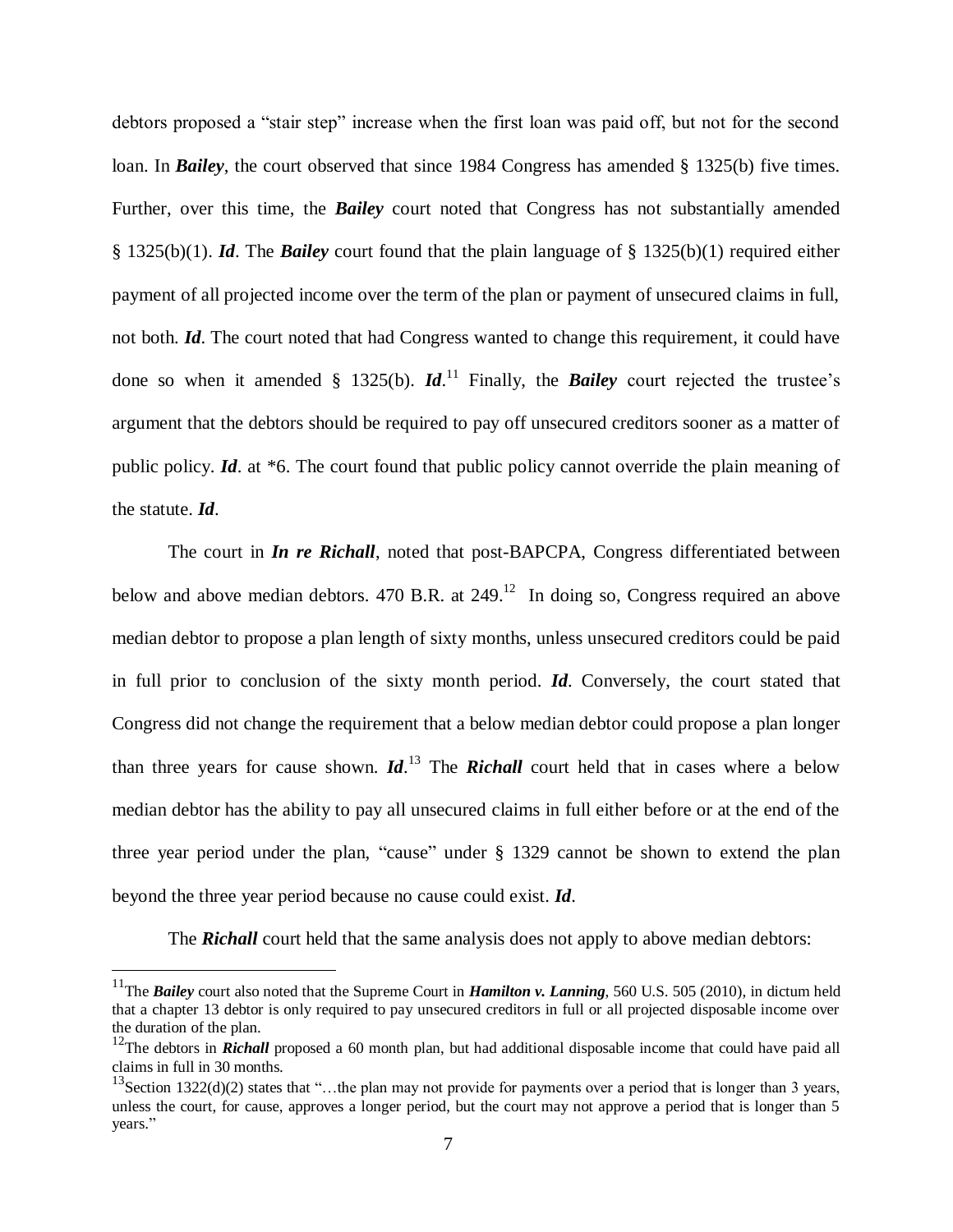Section 1325(b) was substantially changed by BAPCPA to create a bright line test to determine whether a debtor is committing sufficient income to the plan. *In re Jones,* 374 B.R. 469, 469 (Bankr. D.N.H. 2007). ''Section 1325(b)(2) was amended to alter the method of determining a debtor's income and  $\S$  1325(b)(3) was added to require above median debtors to calculate their reasonably necessary expenses using the means test formula in § 707(b)(2)(A) and (B).'' *Id.* Section 1325(b)(1) requires compliance with subsection (A) or (B), but not both. *Jones,*  374 B.R. at 469. Accordingly, above median debtors now have an election to either pay all of their disposable income for five years, or until creditors are paid in full,  $\S$  1325(b)(1)(B), or to pay less than their disposable income over five years, if such lower payments will pay unsecured creditors in full. 11 U.S.C. § 1325(b)(1)(A). The Debtors' Plan provides for payment of all unsecured claims in full during a five year term through payments of approximately one-half of their disposable income. Thus, the Debtors' Plan complies with  $\S$  1325(b)(1)(A). While the Debtors could pay off their unsecured creditors in a shorter period of time if they contributed all of their monthly disposable income to plan payments, they are not required to do so under the plain unambiguous language of the Bankruptcy Code.

*Id*.

 $\overline{a}$ 

The trustee in *Richall* argued that it was bad faith to pay unsecured claims over 60 months when there was disposable income to pay claims in full much earlier. *Id*. at 248. The court found that where a debtor meets the requirements for confirmation under  $\S 1325(b)(1)$ , it is not bad faith under § 1325(a)(3) to pay claims over 60 months where claims could be paid sooner. *Id.* at 249–50.<sup>14</sup>

The Court agrees with the *Bailey* and *Richall* courts that, under a statutory analysis, a debtor can either propose full payment of unsecured claims or payment of all disposable income over an ACP of 60 months, but the debtor is not required to do both. It is not bad faith to pay claims over a period of 60 months when there is excess disposable income to pay them sooner. Section 1325(b)(1) only requires payment in full of all unsecured claims or payment of all projected disposable income over the ACP. In opposing the Debtors' chapter 13 plan, the Trustee is acting in her capacity to serve the interests of all creditors and ensure that all creditor claims

<sup>&</sup>lt;sup>14</sup>The failure to pay all disposable income through the plan has been found by some courts not to be "bad faith" under § 1325(a)(3). *See In re Johnson*, No. 10-03184, 2011 WL 1671536, at \*4 (Bankr. N.D. Iowa 2011)(holding that it is not bad faith to make payments that are less than the debtor's projected disposable income). The Trustee does not allege bad faith under  $\S$  1325(a)(3) in her Objection.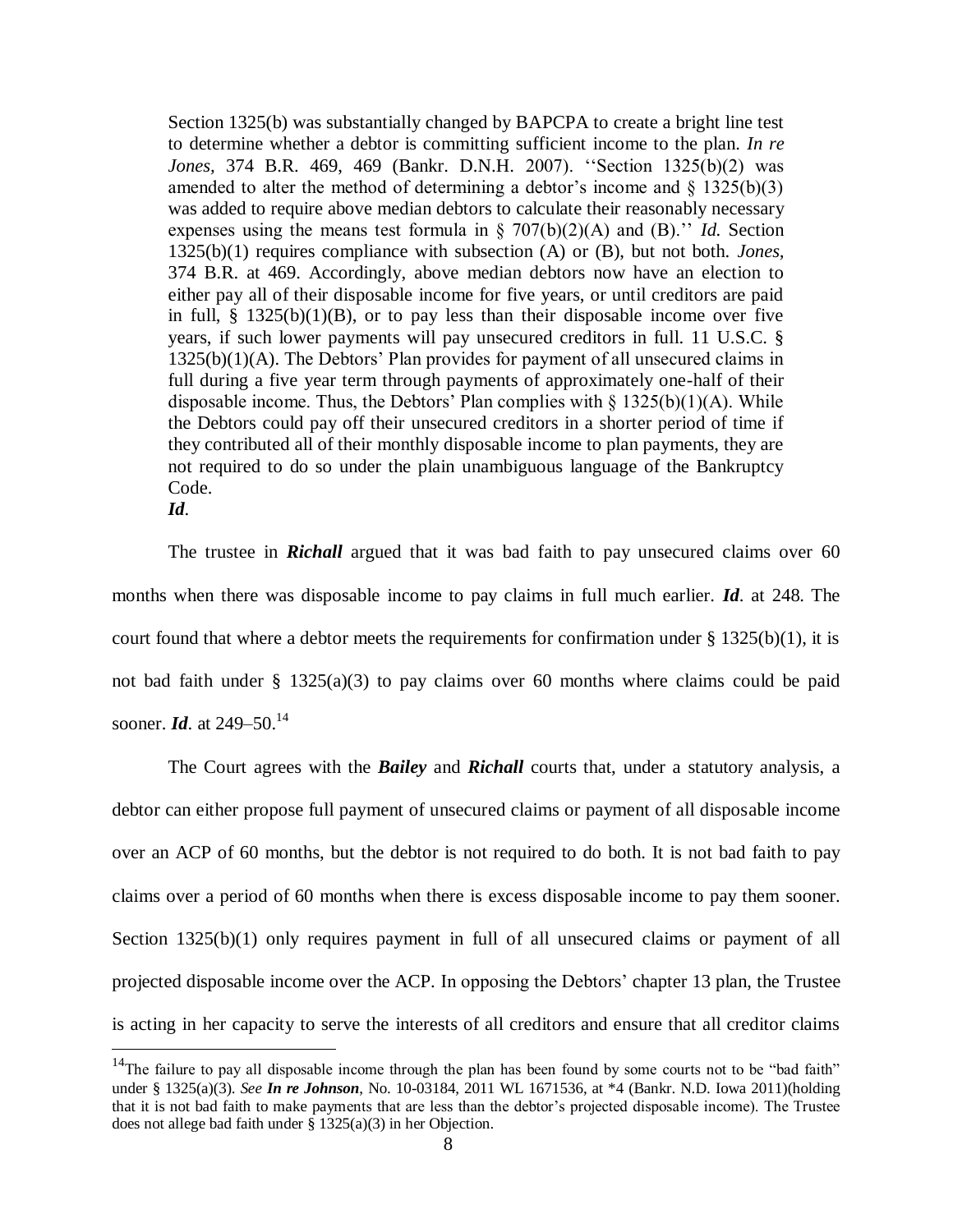are paid. *See In re Liles*, 292 B.R. 138, 139–40 (Bankr. E.D. Tex. 2002)(holding that the chapter 13 trustee has a responsibility to represent the interest of all creditors and in that capacity may object on the behalf of creditors). The Fifth Circuit has noted that a trustee has a broad array of powers and duties, including objecting to plans where the trustee believes that the interests of creditors are not being adequately protected. *See Barron v. Countryman*, 432 F.3d 590, 594 (5th Cir. 2005) ("The trustee in Chapter 13 exists to preserve the bankruptcy estate for creditors.").

Additionally, this Court observed that "the heart of the BAPCPA's reforms is to ensure that debtors repay creditors the maximum they can afford." *In re Pautin*, 521 B.R. 754, 762 (Bankr. W.D. Tex. 2014) (citing [H.R.Rep. No. 109–31\(I\), p. 2,](https://1.next.westlaw.com/Link/Document/FullText?findType=Y&serNum=0303905884&pubNum=0100014&originatingDoc=Ic62bc2f0765d11e4b4bafa136b480ad2&refType=TV&originationContext=document&transitionType=DocumentItem&contextData=%28sc.UserEnteredCitation%29) 2005 U.S.C.C.A.N. 88, 89).<sup>15</sup> The Fifth Circuit has held that:

Section  $521(3)$  requires the debtor to cooperate with the trustee, and § 1302(b) imposes duties on the trustee, including the duty to investigate the debtor's financial affairs under § 704(4). Based upon the trustee's investigation of the debtor's financial affairs, the trustee makes a decision to support or oppose confirmation of the Chapter 13 plan. If the trustee objects to the plan confirmation, the court may not approve the plan unless it "provides that *all* of the debtor's projected disposable income to be received [during the plan] will be applied to make payments under the plan." 11 U.S.C.  $\S$  1325(b)(1)(B) (emphasis added).

*In re Cortez*, 457 F.3d 448, 457 (5th Cir. 2006).

 $\overline{a}$ 

While *Cortez* was a § 707(b) case in which the court had to examine the requirements for "substantial abuse" *Cortez* suggests that the Fifth Circuit believes that a chapter 13 trustee does have a role in evaluating cases for confirmation where a debtor is not paying all of the debtor's disposable income. In this case, the Trustee is not arguing that § 1325(b)(1) does not apply. Rather, the Trustee is asking the Court to place conditions on confirming the Debtors' chapter 13 plan.

<sup>15</sup>*See also Ransom v. FIA Card Ser., N.A.*, 562 U.S. 61 (2011) (finding under the means test that debtors should pay their creditors the maximum they can afford).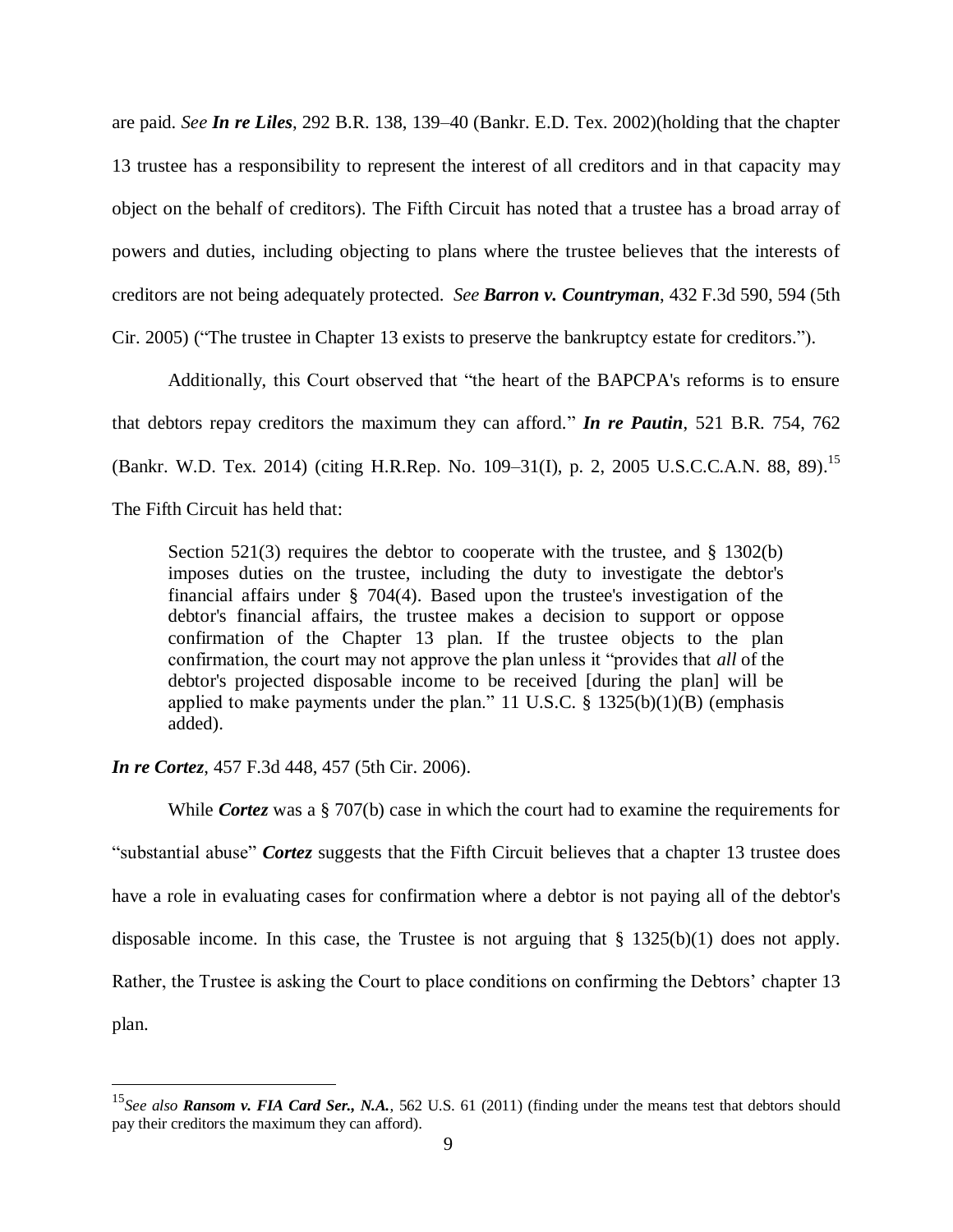Debtors argue that the Court may not impose any conditions beyond the plain language of § 1325(b)(1), and that the Court must confirm Debtors' Plan as proposed. In *Law v. Siegel*, 134 S. Ct. 1188 (2014), the Supreme Court unanimously found that the Ninth Circuit was incorrect in affirming the decision of the bankruptcy court that a court could surcharge the debtor's exempt property under the court's  $\S$  105 equitable powers for the debtor's misconduct regarding bad faith litigation. The trustee in *Law v. Siegal* had sued the debtor regarding a fictitious loan and fraudulent second deed of trust the debtor had asserted existed against his home as a means to eliminate any equity in the debtor's house and remove any prospect that the trustee would attempt to liquidate the exempted home for the benefit of creditors. *Id*. at 1193. The litigation took five years and hundreds of thousands of dollars in litigation costs. *Id*. The bankruptcy court granted the trustee's motion to surcharge the debtor's exempted home for \$75,000 to compensate the trustee for the exorbitant litigation costs. *Id*. The bankruptcy court found that, pursuant to its equitable powers under § 105, it had the authority to surcharge otherwise exempt property. *Id*. Justice Scalia found that the surcharge contravened § 522, which determines exemptions in a debtor's property and precludes further attempts to use exempted property for the satisfaction of a debtor's creditors. *Id*. at 1195. The Court further held the bankruptcy court's ruling pursuant to § 105 exceeded the court's inherent equitable powers by contravening the specific provisions of § 522 regarding a debtor's otherwise valid exemption of his home. *Id*. at 1196.<sup>16</sup>

The Court finds that it is not contravening  $\S$  1325(b)(1) by imposing conditions on confirmation of the Debtors' Plan. The Court could confirm the plan with an ACP of 60 months with less than all disposable income being paid through the Plan. The conditions are that Debtors

<sup>16</sup>The court in *In re Saldana*, 531 B.R. 141, 161 (Bankr. N.D. Tex.), *aff'd in part, remanded in part*, 534 B.R. 678 (N.D. Tex. 2015), held that under *Law v. Siegel*, the court could not deny an amendment to a change of homestead exemption in response to litigation, because it would otherwise deny the debtor a claim of exemption. While the court could have found that the change in homestead exemption was in bad faith, the *Saldana* court found it was compelled not to use its equitable powers in disallowing the change in homestead exemption. *Id*.